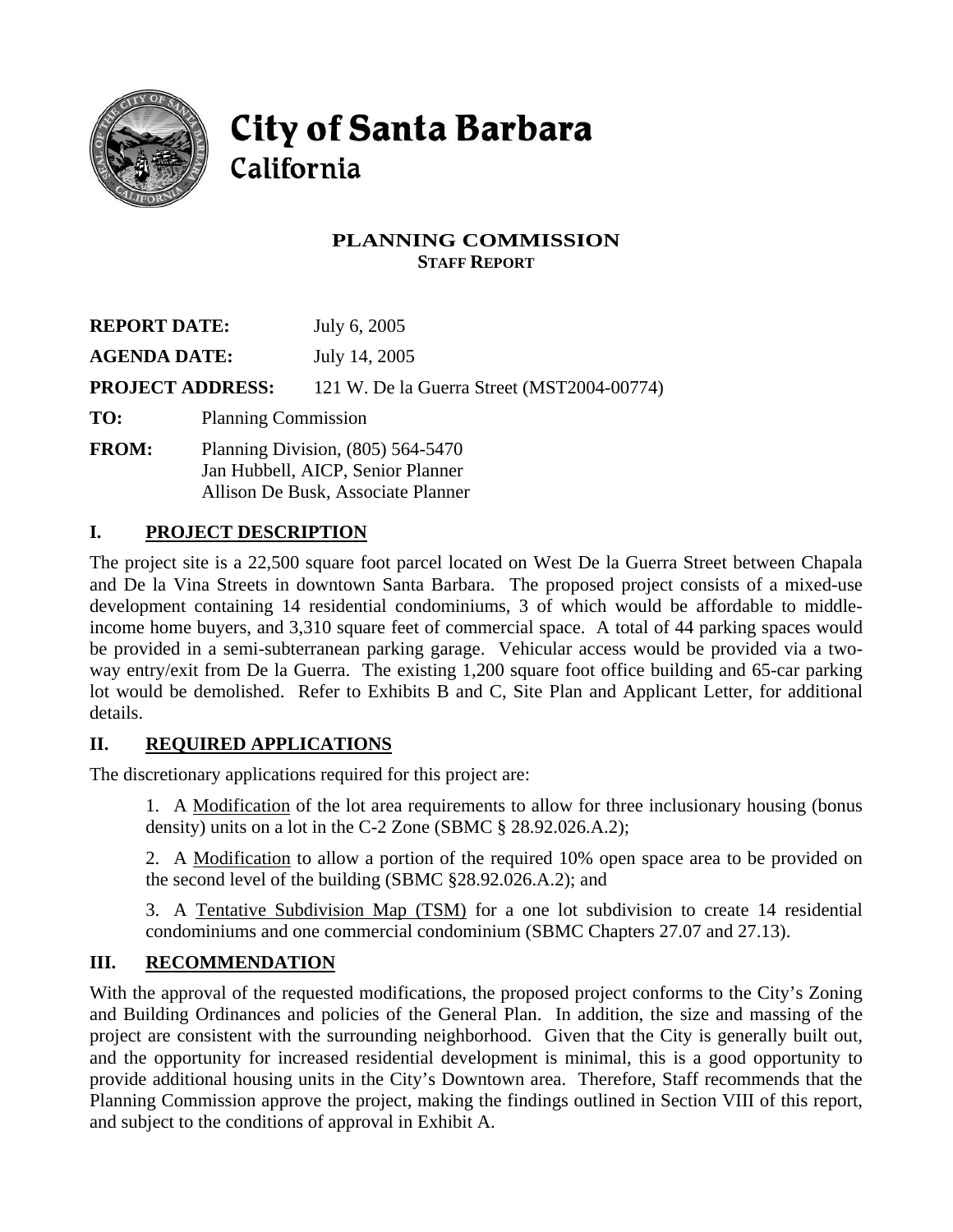

Vicinity Map – 121 W. De la Guerra Street

# **DATE APPLICATION ACCEPTED:** June 24, 2005 **DATE ACTION REQUIRED PER MAP ACT:** September 12, 2005

# **IV. SITE INFORMATION AND PROJECT STATISTICS**

#### **SITE INFORMATION**

| Applicant: Thomas Luria                                                 | Property Owner: The Rametto Company                    |
|-------------------------------------------------------------------------|--------------------------------------------------------|
| Parcel Number: 037-082-002                                              | Lot Area: 22,500 sq. ft.                               |
| General Plan: General Commerce and<br>Residential, 12 units per acre    | Zoning: C-2, Commercial Zone                           |
| Existing Use: Office and parking lot                                    | Topography: Relatively flat                            |
| <b>Adjacent Land Uses:</b><br>North – Commercial<br>South – Residential | East – Commercial<br>West – Commercial and Residential |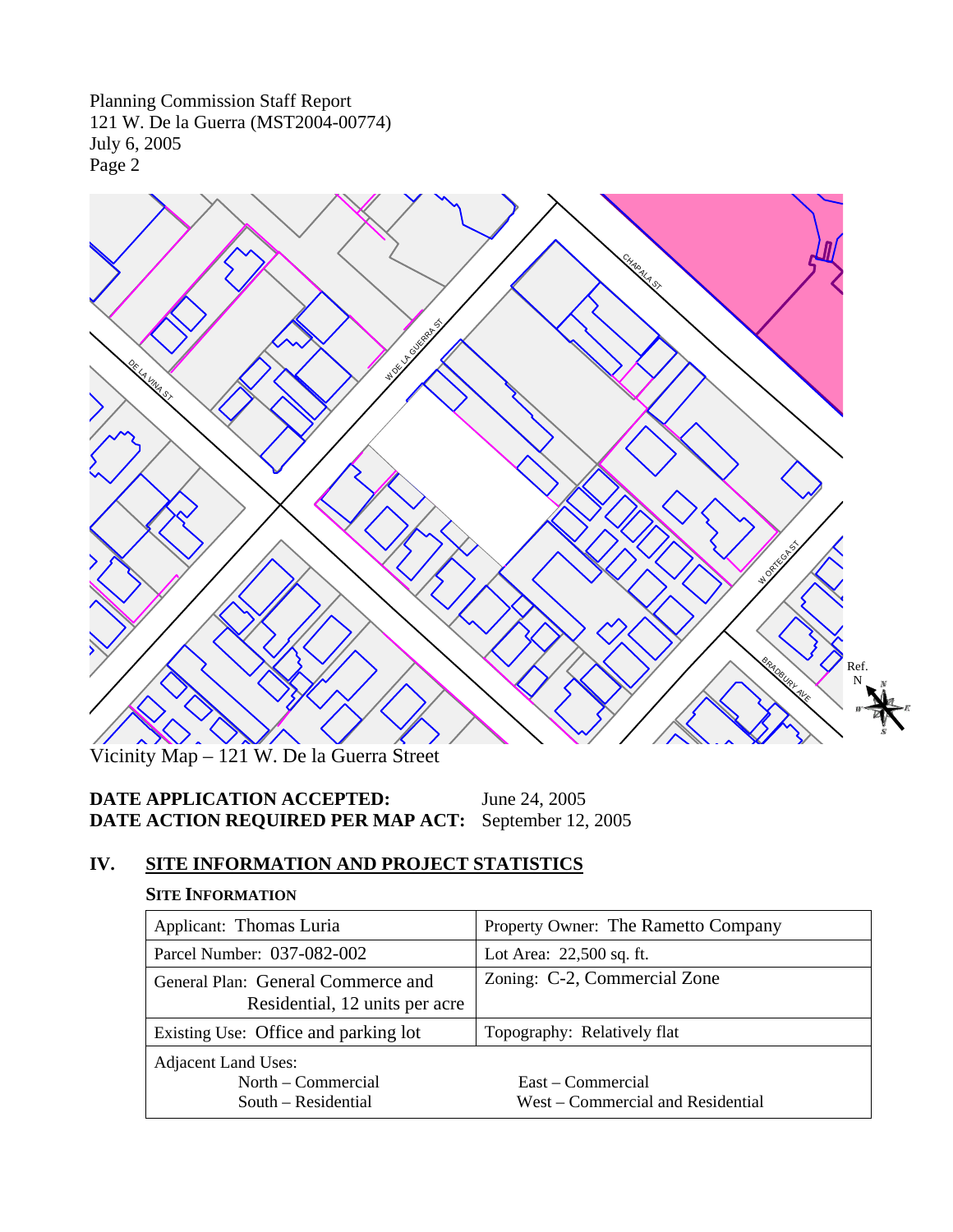|                   | <b>Type</b> | <b>Affordability</b> | Bed-<br>rooms  | Sq. Ft. | <b>Parking</b>  | <b>Private</b><br>Outdoor<br><b>Living Space</b><br>(Sq. Ft.) |
|-------------------|-------------|----------------------|----------------|---------|-----------------|---------------------------------------------------------------|
| Unit 1            | One-Story   | Middle-Income        | $\mathbf{1}$   | 750     | 1-car covered   | 171                                                           |
| Unit 2            | One-Story   | Middle-Income        | Studio         | 580     | 1-car covered   | 160                                                           |
| Unit 3            | One-Story   | <b>Market Rate</b>   | 1              | 990     | 1-car covered   | 260                                                           |
| Unit 4            | One-Story   | <b>Market Rate</b>   | $\mathbf{1}$   | 990     | 1-car covered   | 214                                                           |
| Unit 5            | Townhouse   | <b>Market Rate</b>   | $\mathbf{1}$   | 1,411   | 1-car covered   | 168                                                           |
| Unit 6            | One-Story   | <b>Market Rate</b>   | Studio         | 630     | 1-car covered   | 190                                                           |
| Unit 7            | Townhouse   | Middle-Income        | $\overline{2}$ | 1,043   | 1-car covered   | 278                                                           |
| Unit 8            | Townhouse   | <b>Market Rate</b>   | 1              | 1,052   | 1-car covered   | 230                                                           |
| Unit 9            | Townhouse   | <b>Market Rate</b>   | $\mathbf{1}$   | 1,212   | 1-car garage    | 178                                                           |
| Unit 10           | Townhouse   | <b>Market Rate</b>   | $\overline{2}$ | 1,666   | 1-car garage    | 220                                                           |
| Unit 11           | Townhouse   | <b>Market Rate</b>   | $\overline{2}$ | 1,620   | 1-car garage    | 210                                                           |
| Unit 12           | Townhouse   | <b>Market Rate</b>   | $\overline{2}$ | 1,649   | 1-car garage    | 289                                                           |
| Unit 13           | Penthouse   | <b>Market Rate</b>   | $\overline{2}$ | 1,952   | 1-car garage    | 163                                                           |
| Unit 14           | Penthouse   | <b>Market Rate</b>   | $\overline{2}$ | 1,540   | 1-car garage    | 90                                                            |
| <b>Commercial</b> |             | N/A                  | N/A            | 3,310   | 6 spaces        | N/A                                                           |
| Garage            |             | N/A                  | N/A            | 15,6142 | 44 total spaces | N/A                                                           |

# **PROJECT STATISTICS**

# **V. ZONING ORDINANCE CONSISTENCY**

| <b>Standard</b>        | <b>Requirement/Allowance</b>  | <b>Existing</b> | <b>Proposed</b>               |
|------------------------|-------------------------------|-----------------|-------------------------------|
| Lot Area Required for  | Studio = $1,600$ sq. ft.      | 22,500 sq. ft.  | $22,500$ sq. ft.              |
| Each Unit (Variable    | 1-Bdrm = $1,840$ sq. ft.      |                 |                               |
| Density)               | $2-Bdrm = 2,320$ sq. ft.      |                 |                               |
|                        |                               |                 | A lot area modification for 3 |
|                        | $(2)$ 1,600 = 3,200 sq. ft.   |                 | inclusionary units (bonus     |
|                        | $(6)$ 1,840 = 11,040 sq. ft.  |                 | density units affordable to   |
|                        | $(6)$ 2,320 = 13,920 sq. ft.  |                 | middle-income home buyers)    |
|                        | $28,160$ sq. ft.<br>$Total =$ |                 | is requested.                 |
| <b>Setbacks</b>        |                               |                 |                               |
| -Front                 | None                          | None            | None                          |
| -Interior              | None                          | None            | None                          |
| -Rear                  | None                          | None            | None                          |
| <b>Building Height</b> | 60 feet (4 stories)           | 15 feet         | 38 feet                       |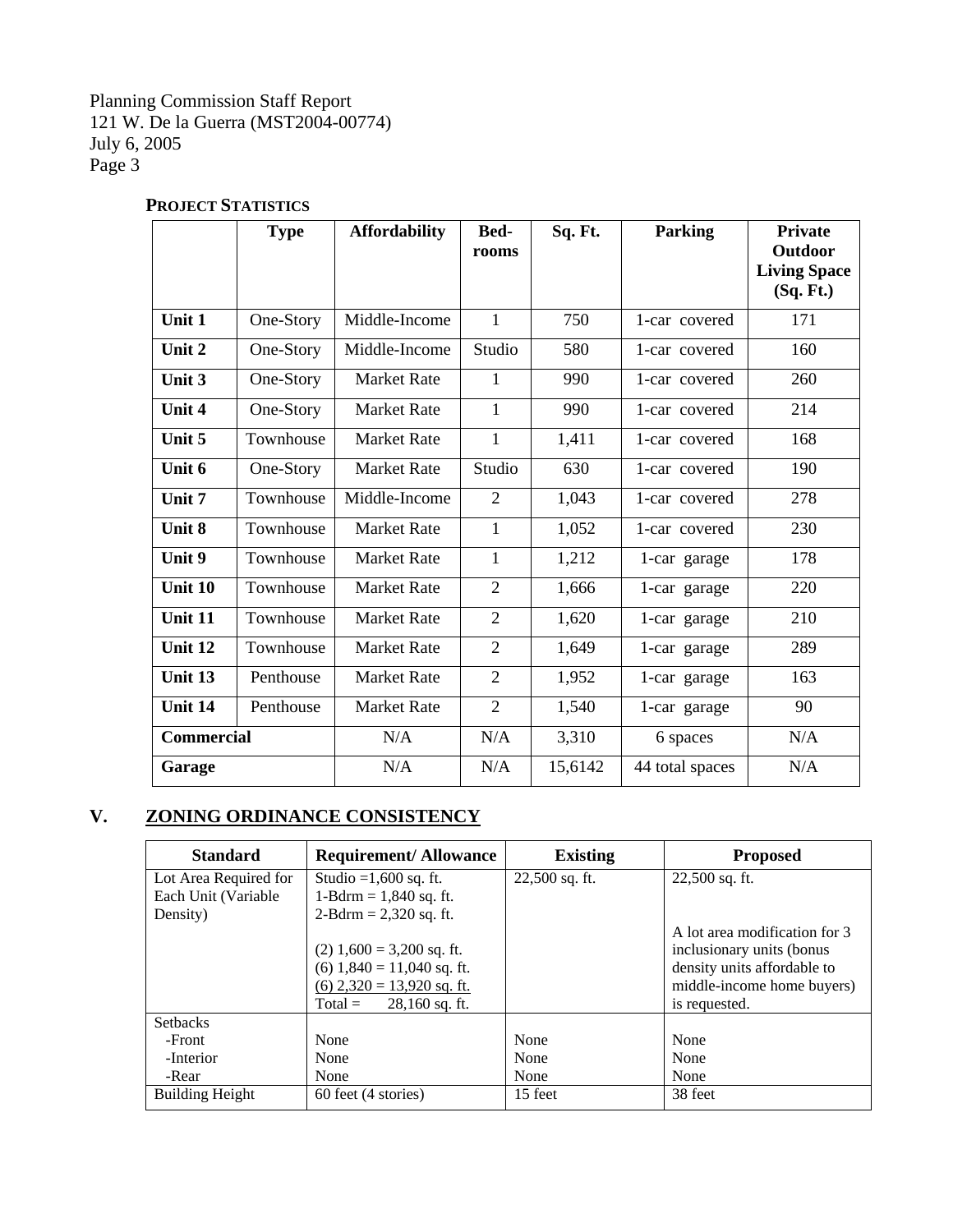| Parking                                                       | Residential - 14 spaces<br>$Commercial - 6 spaces$                                    | N/A<br>65 spaces                                                                                                 | 14 spaces<br>30 spaces                                                                                                    |
|---------------------------------------------------------------|---------------------------------------------------------------------------------------|------------------------------------------------------------------------------------------------------------------|---------------------------------------------------------------------------------------------------------------------------|
| Open Yard                                                     | $10\%$ of the lot<br>$(2,250 \text{ sq. ft.})$                                        | N/A                                                                                                              | 4.8% $(1,080 \text{ sq. ft.})$<br>An additional $12\%$ (2,690 sq.<br>ft.) is provided at the podium<br>level              |
| Private Outdoor<br>Living Space                               | Studio Units $-60$ sq. ft.<br>1-Bd Units $-72$ sq. ft.<br>$2$ -Bd Units $-84$ sq. ft. | N/A                                                                                                              | No unit has less than 90 sq. ft.                                                                                          |
| Lot Coverage<br>-Building<br>-Paving/Driveway<br>-Landscaping | N/A<br>N/A<br>N/A                                                                     | $1,250$ sq. ft.<br>5.0%<br>$21,150$ sq. ft.<br>94.0%<br><u>100 sq. ft.</u><br>1.0%<br>$22,500$ sq. ft. $(100\%)$ | 19,636 sq. ft.<br>$(87.3\%)$<br>$1,784$ sq. ft.<br>$(7.9\%)$<br>$1,080$ sq .ft.<br>4.8%)<br>$22,500$ sq. ft.<br>$(100\%)$ |

The proposed project would meet the requirements of the C-2 Zone, with the exception of the lot area and open yard modifications.

## **A. LOT AREA MODIFICATION**

The City's Inclusionary Housing Ordinance (SBMC, Chapter 28.43) requires projects that contain 10 or more dwelling units to provide at least 15% of the total units for sale as Inclusionary Units, restricted for owner-occupancy by Middle-Income or Upper-Middle-Income Households. In this case, the applicant is proposing 11 market rate units, which would require 2 units to be restricted to Middle- or Upper-Middle-Income Households.

The applicant is proposing 3 inclusionary units for a total of 14 housing units as part of this project. The residential portion of the project is subject to the lot area provisions of the R-4 (Multiple Residential) Zone, and, therefore, to the City's variable density standards. Under the variable density provisions, the proposed project would require 28,160 square feet of lot area to construct 14 units (when comprised of 2 studios, 6 one-bedroom units and 6 two-bedroom units). The subject parcel is 22,500 square feet, thus the applicant is requesting a lot area modification to allow 3 inclusionary units (resulting in a density of 27 dwelling units per acre).

Staff is supportive of the proposed lot area modification because the Zoning Ordinance requires inclusionary units in condominium projects containing more than 10 units, the project will comply with the City's affordable housing program, and there is a specific modification finding for affordable housing. The lot area modification would also be consistent with the purposes and intent of the City of Santa Barbara Density Bonus Ordinance, the General Plan, Housing Element and Zoning Ordinance, and is necessary to construct a housing development which includes housing affordable to middle- and upper-middle income households.

## **B. OPEN YARD AREA MODIFICATION**

Condominium development requires the provision of open yard area, in this case equal to 10 percent of the lot area. Open yard area must be provided on the ground floor. As the entire project is built above a semi-subterranean parking garage, there is no opportunity to provide significant open yard area on the ground level. Therefore, the applicant is proposing to provide a large portion of the required open yard area on the second level. Because this project is a mixed-use development located in the downtown, staff believes providing open yard area on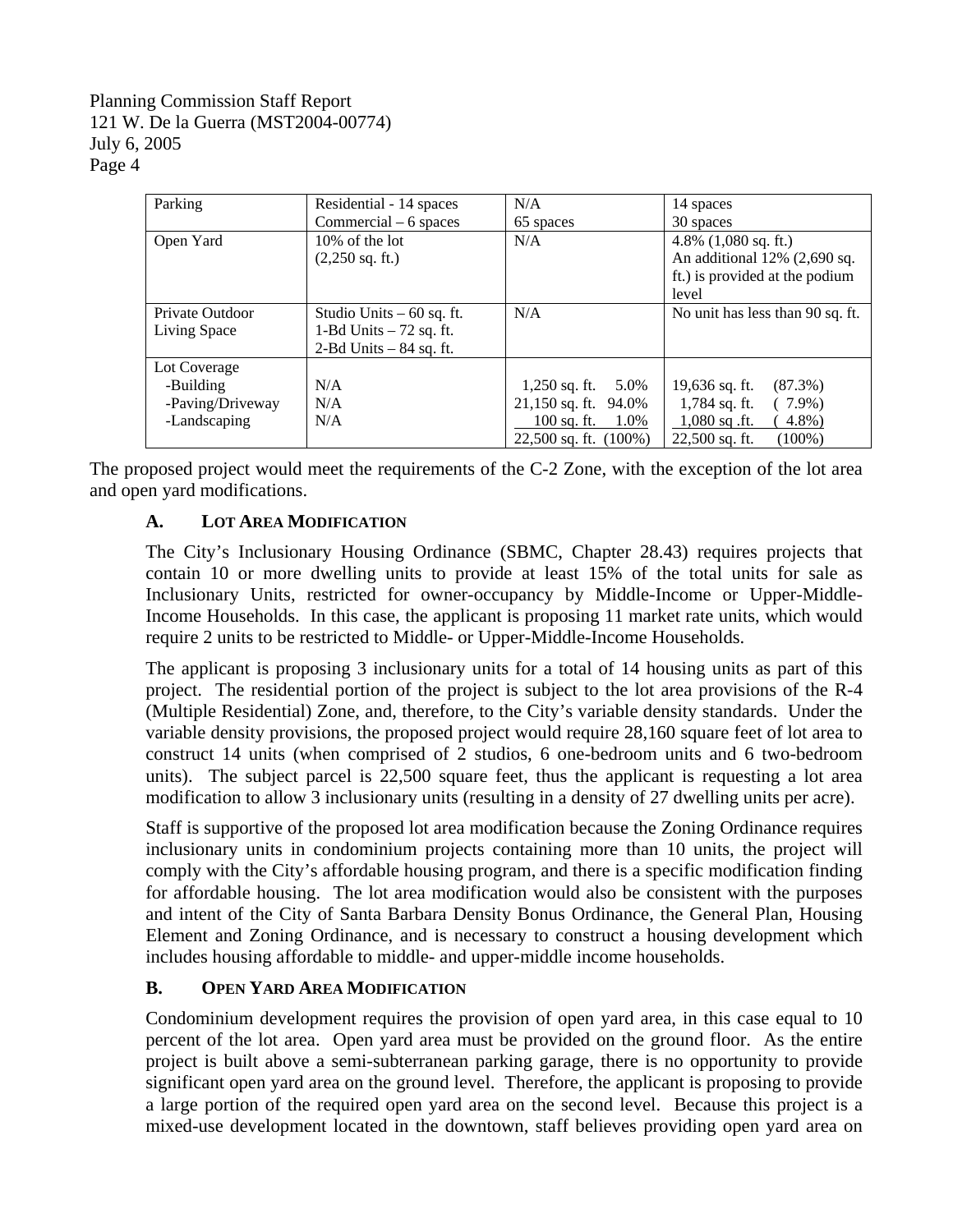the second level is appropriate.

## **C. PARKING**

The property is located within the Central Business District, which has a requirement of one parking space per 500 square feet of nonresidential square footage. The site is also located in a 5% Zone of Benefit, which means that only 95% of the required parking must be provided. The residential parking requirement in the CBD is one covered space per residential unit, with no guest parking requirement. As such, the Zoning Ordinance requires 6 parking spaces for the proposed 3,310 square feet of commercial/office use  $(3,110/500 = 6.6$  spaces x  $95\% = 6.3$ ) and 14 spaces for the 14 residential units, for a total of 20 spaces. The project includes 44 parking spaces, 24 more than are required by the Code. These excess stalls are proposed to be provided to continue to meet the owner's lease obligation of 24 spaces to the building located at 827-831 State Street. Staff worked with the applicant to limit the number of enclosed and lockable private parking spaces available to the residents with the goal of providing a parking lot where the parking spaces would be shared by the residential and commercial land uses on the site. Bicycle racks and lockers are also included in the project design.

## **D. RESIDENTIAL CONDOMINIUM DEVELOPMENT**

The project would be consistent with the general City requirements and physical standards for new condominium development, per SBMC §27.13.050 and §27.13.060, respectively. The project would provide the required covered parking, 300 cubic feet of private storage space and laundry facilities for each unit. Each of the units would have their own utility meters, and all utilities are proposed to be underground. Each unit would also meet the requirements for private outdoor living space.

## **E. MEASURE E**

The project includes the demolition of approximately 1,200 square feet of commercial space and construction of approximately 3,310 square feet of commercial/office space. Pursuant to the provisions of SBMC §28.87.300, the project would be allocated Measure E nonresidential square footage from the Minor and Small Addition categories (Minor Addition  $= 1,000$  square feet, Small Addition  $= 1,110$  square feet).

## **VI. ENVIRONMENTAL REVIEW**

The Guidelines of the California Environmental Quality Act (CEQA) include a number of types of projects that are generally exempt from environmental review. The Environmental Analyst has determined that the project qualifies for an exemption per CEQA Guidelines §15301, which allows for demolition of up to three commercial structures. The project is also exempt per §15332, which provides for in-fill development projects in urban areas where it is determined that there will be no significant effects on the environment as identified by the following criteria:

## **A. THE PROJECT IS CONSISTENT WITH THE APPLICABLE GENERAL PLAN DESIGNATION AND ALL APPLICABLE GENERAL PLAN POLICIES AS WELL AS WITH APPLICABLE ZONING DESIGNATION REGULATIONS.**

The General Plan designation for this area is General Commercial and Residential. There are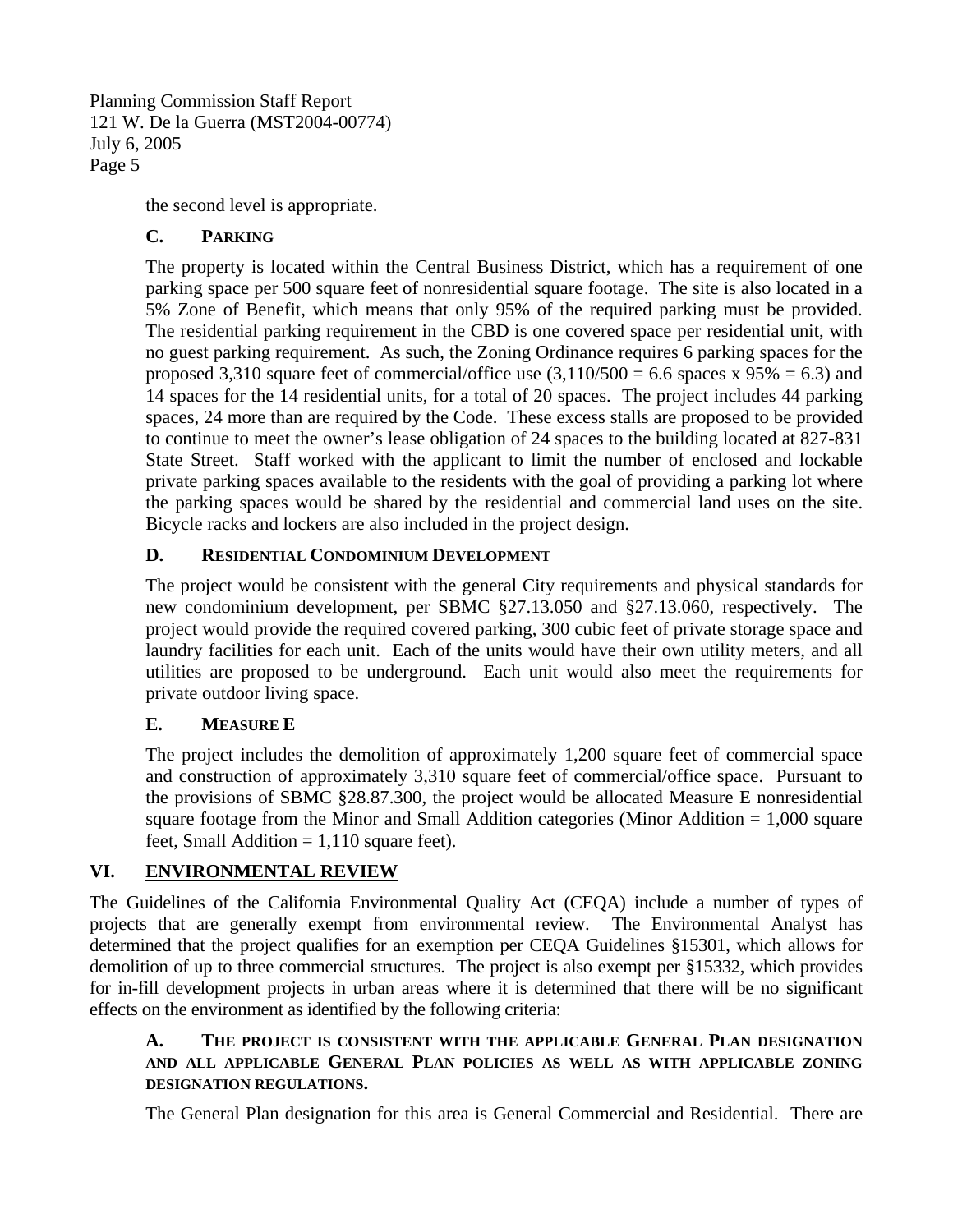several General Plan policies as well as zoning regulations that apply to the project. These are discussed under Section V of this report. The proposed use is consistent with the site's land use designation as it would provide commercial space as well as residential units. Planning Staff's conclusion is that the project is consistent with the General Plan Land Use Designation, Zoning designation, and applicable policies and regulations.

#### **B. THE PROPOSED DEVELOPMENT OCCURS WITHIN CITY LIMITS ON A PROJECT OF NO MORE THAN FIVE ACRES SUBSTANTIALLY SURROUNDED BY URBAN USES**

This project site is 22,500 square feet (0.52 acre) and located within the City of Santa Barbara. The surrounding area is developed with a mix of commercial, office and residential uses. The site is surrounded by urban uses in all directions.

## **C. THE PROJECT SITE HAS NO VALUE AS HABITAT FOR ENDANGERED, RARE OR THREATENED SPECIES.**

The site has been previously disturbed and has no value as habitat for endangered, rare or threatened species. An Arborist's Report has been prepared for the existing Norfolk Island Pine Tree located at the front of the property that is proposed to remain. This is discussed in more detail under Section VIII, B, 4 (Conservation Element) as the tree is not a protected species with regard to environmental review.

## **D. APPROVAL OF THE PROJECT WOULD NOT RESULT IN ANY SIGNIFICANT EFFECTS RELATING TO TRAFFIC, NOISE, AIR QUALITY, OR WATER QUALITY.**

## 1. **Traffic**

The project will not result in an impact to traffic. Transportation Staff performed an analysis of the estimated vehicle trip generation and distribution for the proposed project. The proposed mixed-use development, based on the net change in land use, would generate approximately ten additional A.M. peak-hour trips, ten additional P.M. peak-hour trips, and 100 average daily trips (ADT).

In order to determine if there is the potential for traffic impacts based on traffic entering an impacted intersection, or causing an intersection to become impacted, the City's practice is to follow five trips in any direction, to or from a site. In the majority of land use locations, once less than five trips are determined to be headed in any one direction, distribution (or "following") of these trips ceases because Staff cannot state with statistical certainty where these trips would be headed on a daily basis. When the additional ten A.M. and P.M. peak-hour trips are assigned to the downtown roadway system beyond one block of the project site, the assignment of the project traffic is less than five trips. Thus, the project would not be expected to significantly impact the existing Downtown road network.

## 2. **Noise**

According to the City's Master Environmental Assessment (MEA), the project site is located in the less than 60 dBA (decibels) noise corridor. The City Noise Element standard of 60 dBA Ldn (day-night level) for residential development would therefore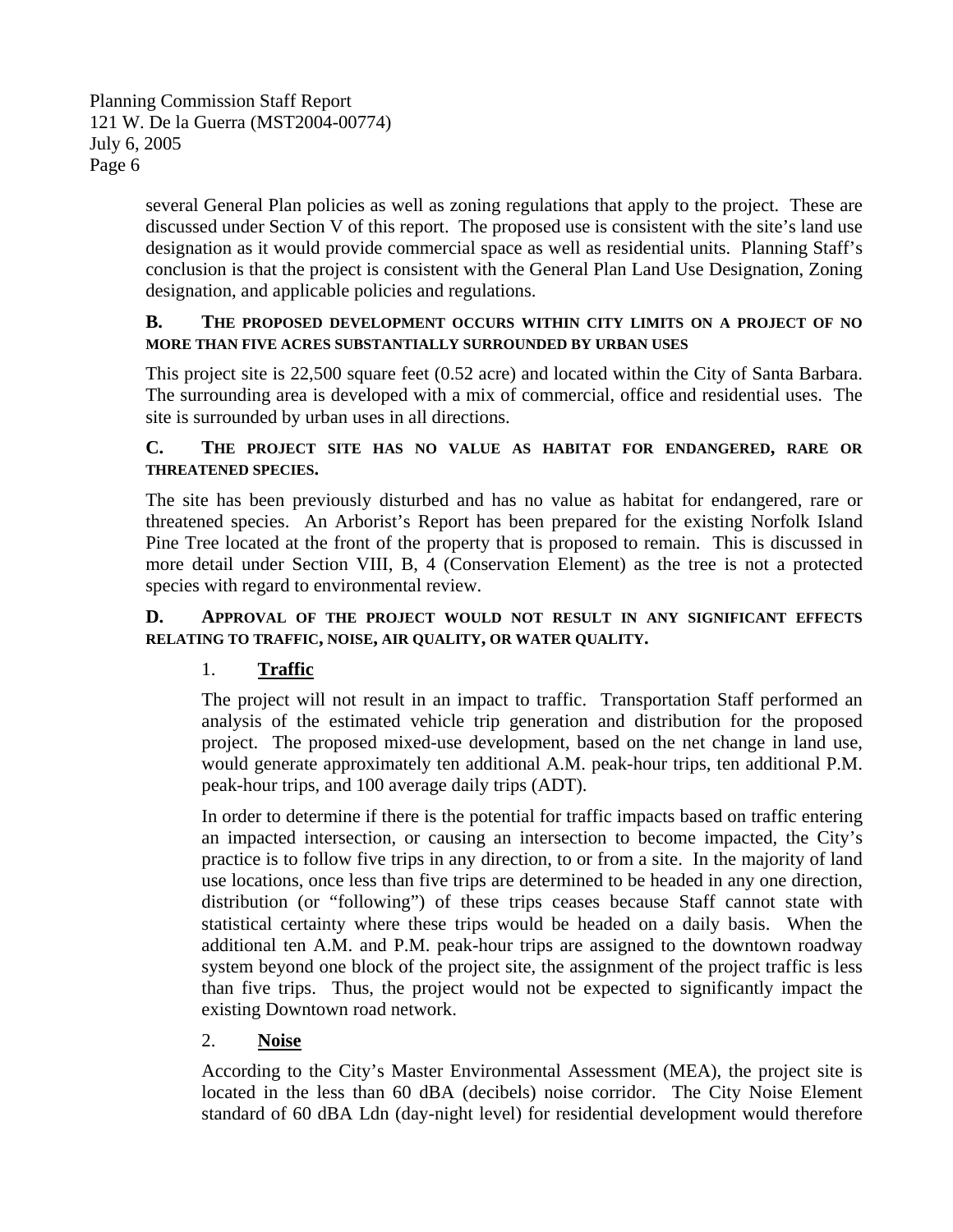be satisfied and potential noise impacts to the development are expected to be less than significant.

## 3. **Air Quality**

For environmental review purposes, the City of Santa Barbara uses the Santa Barbara County Air Pollution Control District's thresholds of significance for air quality impacts. The Air Pollution Control District has determined that a proposed project will not have a significant air quality impact on the environment if operation of the project will emit (from all project sources, both stationary and mobile) less than 240 pounds per day for ROC and  $NO<sub>x</sub>$ , and 80 pounds per day for  $PM<sub>10</sub>$ . The proposed project would only emit 1.45 pounds per day of ROC, 2.06 pounds per day of NOx and 1.66 pounds per day of PM10 (based on results obtained by URBEMIS 2002, Version 8.7 computer program). Thus, long-term emissions associated with the project would be far less than the Santa Barbara County Air Pollution Control District threshold of impact significance for air quality impacts.

The project will involve grading, paving, general construction and landscaping activities, which could result in short term dust related impacts; however, the applicant would be required to incorporate standard dust control mitigation measures during grading and construction activities. These measures are included as Conditions of Approval.

In accordance with City demolition permit requirements and Santa Barbara County Air Pollution Control District requirements, the demolition of the office building requires notification to the Air Pollution Control District prior to issuance of a demolition or building permit to ensure that any discovery of asbestos is properly handled per Air Pollution Control District regulations (Condition of Approval F.2).

## 4. **Water Quality**

The existing site consists of an asphalt parking area and a 1,200 square foot building. The site, approximately 0.52 acres, drains westerly towards West De la Guerra Street.

Runoff from the garage level would be collected within the structure, treated and pumped to the existing storm drain in West De la Guerra Street. Runoff from the second and third floors would be transported through pipes to the existing storm drain in West De la Guerra Street. Due to the decrease in impermeable area resulting from the project, it is anticipated that there will be an insignificant decrease in the amount of runoff from the site.

Proposed grading for the project would consist of 2,136 cubic yards of cut under the building footprint. Standard erosion and dust control measures have been included in the Conditions of Approval to minimize potential short term impacts to water and air quality.

The proposed project would not be expected to cause significant impacts to water quality, and would likely result in an improvement over the existing condition. The existing site is completely covered by paving and runoff currently sheet flows toward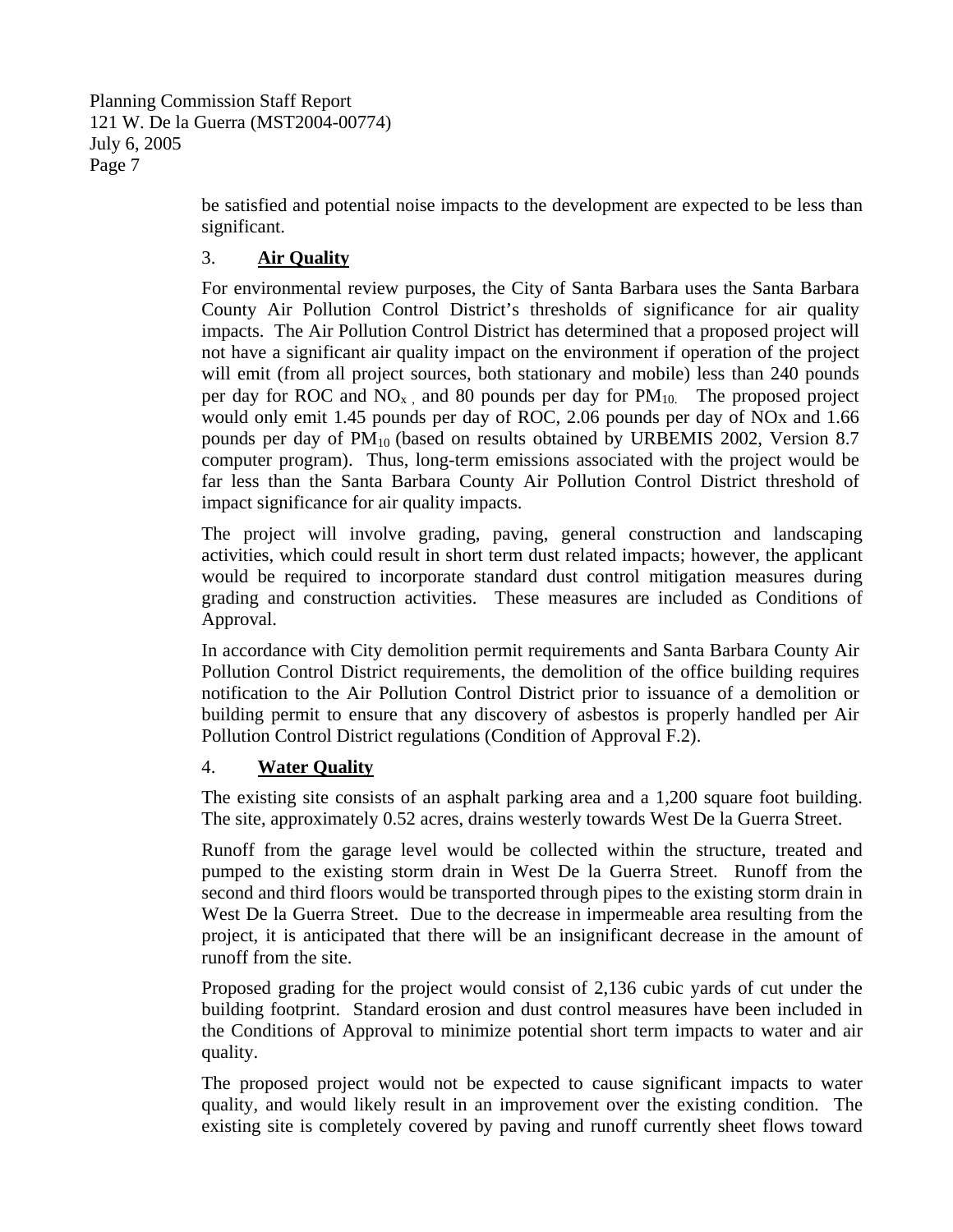the street. The proposed project would provide some landscaped areas to capture surface runoff, and runoff collected in the parking garage would be treated prior to entering the City storm drain system. Runoff from rooftops and hardscaped areas would be collected and directed to De la Guerra Street.

#### 5. **Hazardous Materials**

A Phase I site assessment was prepared for the property by Certified Environmental Consultants, Inc. (dated June 10, 2004). The assessment revealed no evidence of current or eminent adverse environmental impacts. The only recommendations included within the Assessment relate to the potential for asbestos-containing materials to be present on site and caution against disturbance or recommend specially trained personnel to handle renovation or demolition. As discussed above under "Air Quality", demolition of the building would require Air Pollution Control District notification.

#### **E. THE SITE CAN BE ADEQUATELY SERVED BY ALL REQUIRED UTILITIES AND PUBLIC SERVICES.**

All utilities are existing and available at the site and can be extended to the development. The proposed project would result in an insignificant increase in demand for public services, including police, fire protection, electrical power, natural gas and water distribution and treatment.

## **VII. ISSUES**

## **A. DESIGN REVIEW**

Due to the fact that the subject property is immediately adjacent to El Pueblo Viejo Historic District, and the existing structure required a Historic Structures Report, the Architectural Board of Review deferred design review of the project to the Historic Landmarks Commission (HLC). This project was reviewed by the HLC on two occasions. The first review occurred on November 10, 2004, at which time the project was continued with concerns regarding the mass, bulk and scale of the building, the small side yard setback, amount and design of parking, and some Commissioners had concerns with the angled placement of the building. The project architect revised the plans in response to the HLC's comments.

On December 15, 2004 the project was reviewed again by the HLC and received generally favorable comments with specific comments related to architectural details and landscaping. Refer to Exhibit D for Minutes.

## **B. COMPLIANCE WITH THE GENERAL PLAN**

Before a condominium project and a tentative map can be approved, they must be found consistent with the City's General Plan. The project site is located in the Downtown neighborhood, which is bounded by Santa Barbara, Ortega, De la Vina and Sola Streets and is the Central Core of the City. This area is more intensely used than other parts of the City, and high-density residential development was envisioned on the periphery of the Downtown district.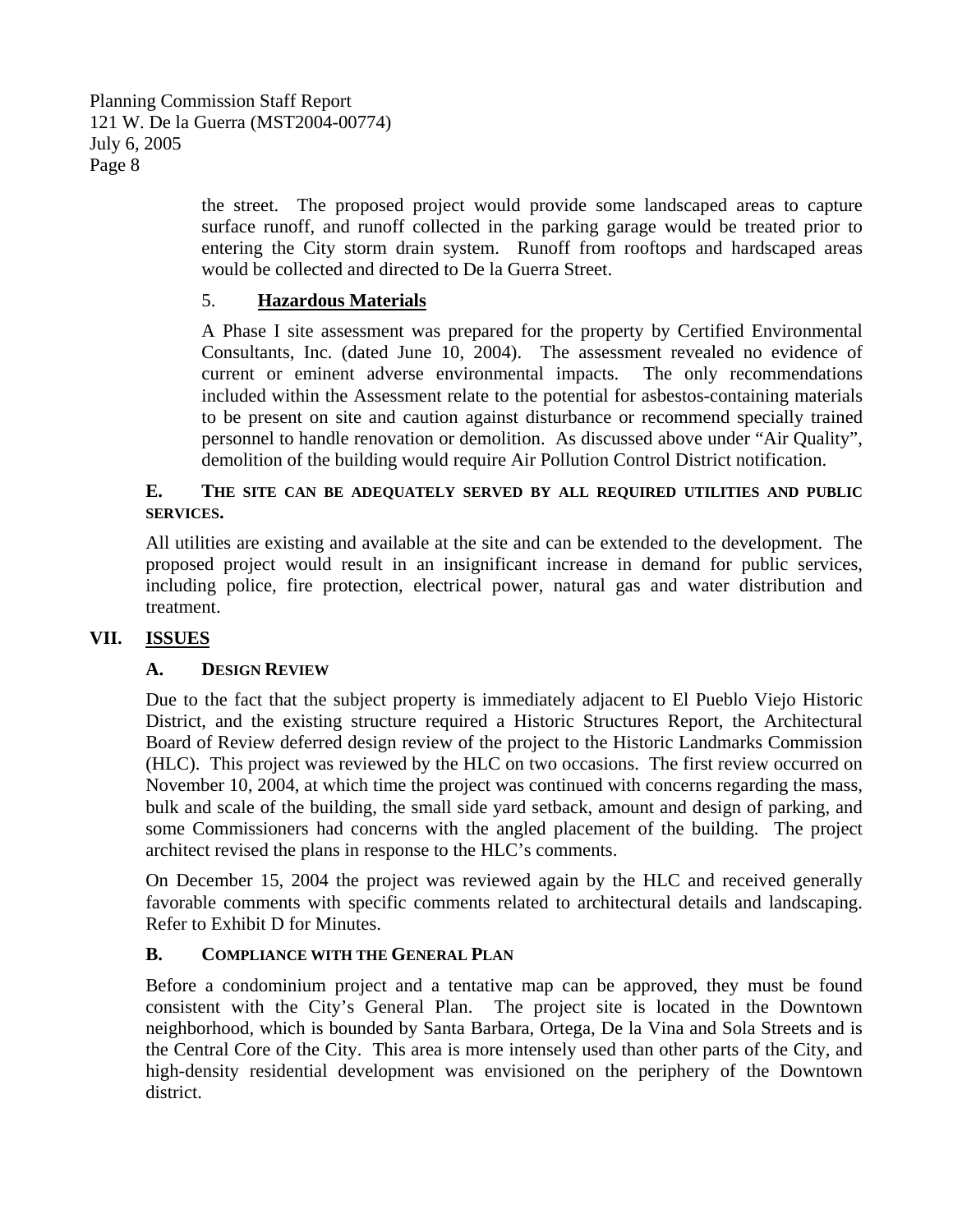#### 1. **Land Use Element**

The subject site has a General Plan designation of General Commerce and Residential. The residential portion of the mixed-use development would be subject to the density requirements of the R-3/R-4 Multiple Family Residential Zones, which allow 12 dwelling units to the acre. The General Plan Land Use and Housing Elements recognize, however, that in zones where variable density standards apply, development may exceed the limit of twelve units per acre without causing an inappropriate increase in the intensity of activities. The proposed project would result in a density of 27 units per acre, which, based on the above discussion, would be consistent with the Land Use and Housing Elements of the General Plan.

#### 2. **Housing Element**

The City Housing Element encourages construction of a wide range of housing types to meet the needs of various household types. This proposal would satisfy that goal through the mix of unit types proposed.

The Housing Element Policy related to an Inclusionary Housing Program (Policy 4.4.2) has been realized through the adoption of the City's Inclusionary Housing Ordinance, which applies to this project. The proposed project complies with the Inclusionary Housing Ordinance and is therefore consistent with the Housing Element in this regard.

## *Neighborhood Compatibility*

In accordance with Housing Element Policy 2.8, which requires new development to be compatible with the prevailing character of the neighborhood, the proposed building would be compatible in scale, size and design with the surrounding neighborhood.

The surrounding neighborhood is comprised of a mix of office, residential and commercial buildings, with a wide range of heights. This area of the City is currently in transition, as evidenced by the recently approved projects located nearby along Chapala Street, and by the pending projects in the vicinity.

One of the goals of the Urban Design Guidelines is compatibility of new development with the character of the City, the surrounding neighborhood, and adjacent properties. The Historic Landmarks Commission (HLC) considers the Urban Design Guidelines in reviewing development proposals.

The proposed design is compatible with surrounding development styles and the massing of development in the neighborhood. As discussed above, the HLC is generally supportive of the mass, bulk and scale, and, while some project details still need studying as part of subsequent design review, they find the development to be appropriate for this site and neighborhood.

#### 3. **Circulation Element**

The Circulation Element contains goals and policies that promote housing in and adjacent to the downtown to facilitate the use of alternative modes of transportation and to reduce the use of the automobile. For example, Circulation Element Implementation Strategy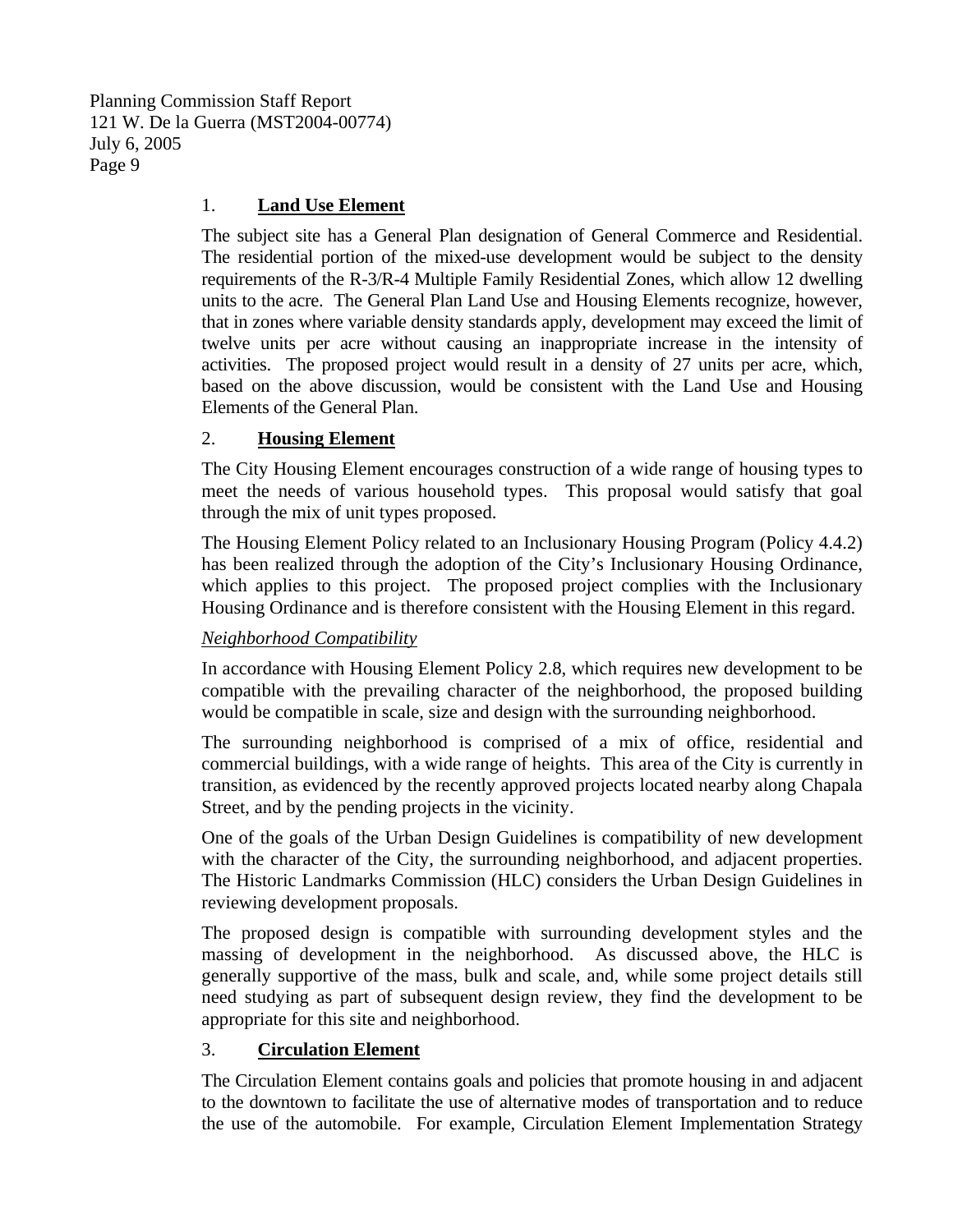13.1.1 encourages "the development of projects that combine and locate residential uses near areas of employment and services." This project provides housing as well as commercial space in the downtown and is therefore consistent with this goal.

#### 4. **Conservation Element**

The City's Conservation Element policies provide that significant environmental resources of the City be preserved and protected. The Conservation Element requires implementation of resource protection measures for archaeological, cultural and historic resources; protection and enhancement of visual, creek habitat, biological and open space resources; protection of specimen and street trees; maintenance of air and water quality; and minimizing potential drainage, erosion and flooding hazards.

#### *Tree Protection*

An Arborist's Report was prepared by Westree (October 2004) to evaluate the existing Norfolk Island Pine tree located at the front of the property (Exhibit E), which is proposed to remain as part of the project. The Report assesses the well-being of the tree and provides measures for tree protection. The applicants are proposing to preserve the tree and will follow the recommendations outlined in the Report. All recommendations for tree protection have also been incorporated into the conditions of approval. Please refer to the Conditions of Approval B.1.

The Norfolk Island Pine tree was also evaluated in terms of its significance as an historic resource (see discussion below related to Historic Resources).

## *Historic Resources*

A Historic Structures Report was prepared for the site by Alexandra Cole (February 2005). This report concludes that the building would not qualify as a Structure of Merit and is therefore not an historic resource under CEQA. Thus, demolition of the building would not constitute a potential adverse environmental effect to an historic resource. The report does find that the Norfolk Island Pine located on site is an important tree and should be preserved. As the proposal includes maintenance and protection of this tree, the project would not have an adverse effect on this resource. No additional mitigation was recommended.

The report was accepted by the Historic Landmarks Commission on March 2, 2005, with the following conditions: the HLC recommends that the City Arborist designate the Norfolk Island pine tree as a specimen tree and that the applicant return with large scale black and white photographs of the building to be submitted to the City before the demolition. These conditions have been incorporated into the project's conditions of approval.

## *Archaeological Resources*

The Conservation Element provides for protection of cultural resources, including important archaeological sites. The City's cultural sensitivity maps indicate that this site is located in several cultural sensitivity zones including the Spanish/Mexican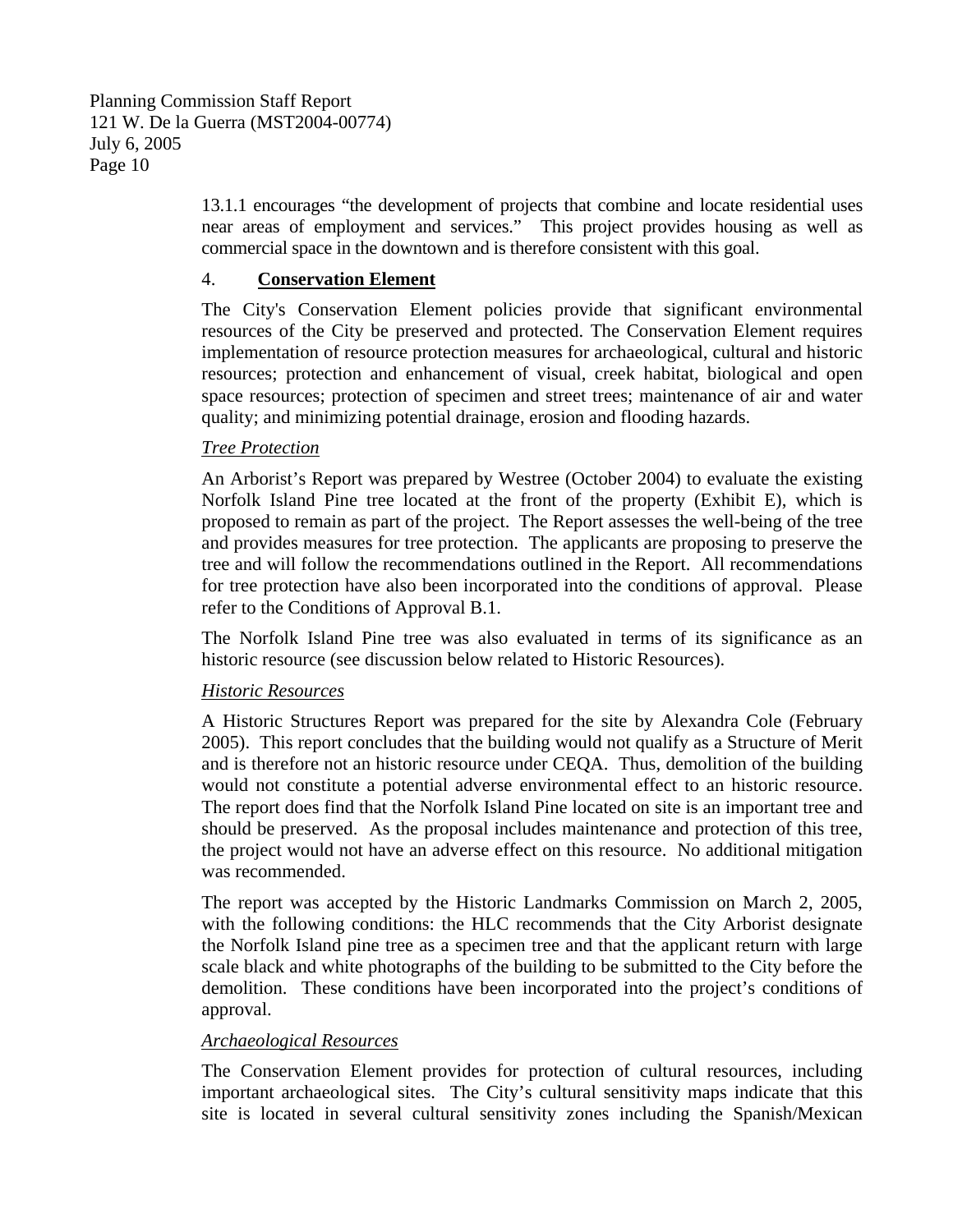Period, 1850-1870; the Hispanic-American Transition Period, 1850-1870; the American Period 1870-1900; and the Early  $20<sup>th</sup>$  Century, 1900-1920 cultural sensitivity zones. A Phase 1 Cultural Resources Report assessing potential impacts to any historic or archaeological resources was required, and was approved by the Historic Landmarks Commission on February 16, 2005.

The Phase I Archaeology Report, prepared by Macfarlane Archaeological Consultants and dated February 2, 2005, found no prehistoric or historic archeological sites recorded within the property; however, ground visibility was very poor since the site is currently paved. Given the potential for the parcel to contain cultural material relating to the former residences (c.1877 and c.1892) on site, and the obscured ground surface of the parcel, the Archaeology Report recommended that the property be re-inspected after the existing pavement has been removed. Per City MEA procedures, if any artifacts, features or deposits of historic or prehistoric nature are encountered during the extended Phase I investigations, excavation would be halted and/or redirected while these cultural remains are assessed and as necessary, mitigation implemented. Please refer to the Conditions of Approval E.3.

## **VIII. FINDINGS**

The Planning Commission finds the following:

## **A. OPEN YARD AREA MODIFICATION (SBMC §28.92.026)**

The modification is consistent with the purposes and intent of the Zoning Ordinance and is necessary to secure an appropriate improvement on a lot, prevent unreasonable hardship, or promote uniformity of improvement. The proposed project would provide adequate open space area to meet the Zoning Ordinance requirement (at least 10% of the total lot area); however, because it is being provided on the second floor instead of the ground level, a modification is required. The requested modification is consistent with the purpose and intent of the Zoning Ordinance to provide open space areas in new development, and it is necessary to secure an appropriate improvement on a lot. Providing the open space area on the second floor is appropriate in urbanized areas, especially in the downtown core.

## **B. LOT AREA MODIFICATION (SBMC §28.92.026)**

The modification is consistent with the purposes and intent of the Zoning Ordinance and is necessary to provide three inclusionary housing units affordable to middle-income households.

## **C. TENTATIVE MAP (SBMC §27.07.100)**

The Tentative Subdivision Map is consistent with the General Plan and the Zoning Ordinance of the City of Santa Barbara. The site is physically suitable for the proposed development, the project is consistent with the variable density provisions of the Municipal Code and the General Plan, and the proposed use is consistent with the Land Use Element and zoning designation for the site, and the vision for this neighborhood in the General Plan. The design of the project will not cause substantial environmental damage, and associated improvements will not cause serious public health problems or conflict with easements, acquired by the public at large, for